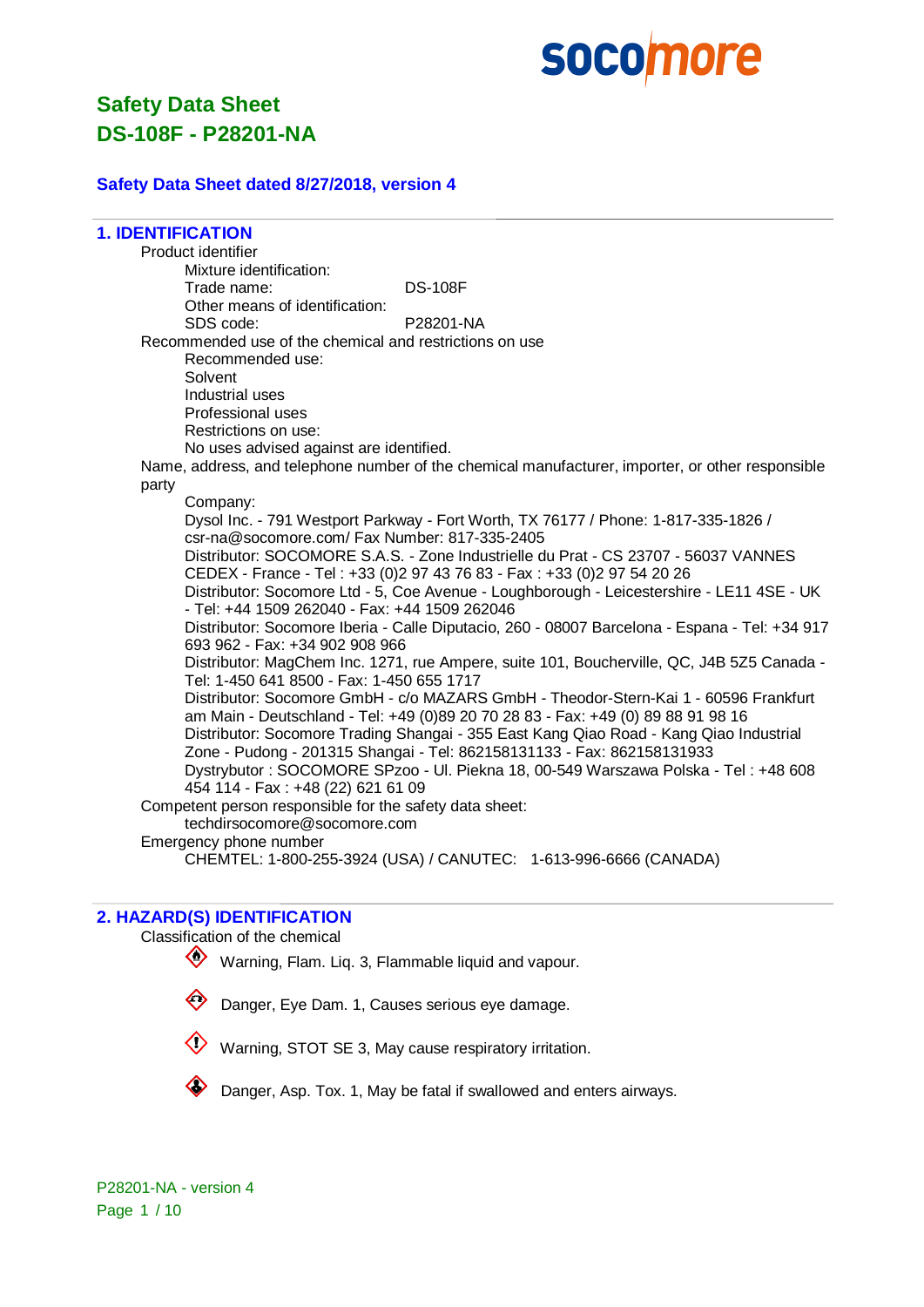## **Safety Data Sheet DS-108F - P28201-NA**

Label elements Hazard pictograms:



Danger Hazard statements:

H226 Flammable liquid and vapour.

H318 Causes serious eye damage.

H335 May cause respiratory irritation.

H304 May be fatal if swallowed and enters airways.

Precautionary statements:

P210 Keep away from heat/sparks/open flames/hot surfaces. - No smoking.

P240 Ground/bond container and receiving equipment.

P241 Use explosion-proof electrical/ventilating/lighting/equipment.

P242 Use only non-sparking tools.

P243 Take precautionary measures against static discharge.

P261 Avoid breathing vapours.

P271 Use only outdoors or in a well-ventilated area.

P280 Wear protective gloves and eye/face protection.

P301+P310 IF SWALLOWED: Immediately call a POISON CENTER/doctor/...

P303+P361+P353 IF ON SKIN (or hair): Take off immediately all contaminated clothing. Rinse skin with water/shower.

P304+P340 IF INHALED: Remove person to fresh air and keep comfortable for breathing. P305+P351+P338 IF IN EYES: Rinse cautiously with water for several minutes. Remove contact lenses, if present and easy to do. Continue rinsing.

P312 Call a POISON CENTER/doctor if you feel unwell.

P331 Do NOT induce vomiting.

P370+P378 In case of fire, use a CO2 fire extinguisher to extinguish.

P403+P233 Store in a well-ventilated place. Keep container tightly closed.

P403+P235 Store in a well-ventilated place. Keep cool.

P405 Store locked up.

P501 Dispose of contents/container in accordance with applicable regulations.

Special Provisions: None

Hazards not otherwise classified identified during the classification process:

None

Ingredient(s) with unknown acute toxicity:

None.

## **3. COMPOSITION/INFORMATION ON INGREDIENTS**

**Substances** 

N.A.

Mixtures

Hazardous components within the meaning of 29 CFR 1910.1200 and related classification: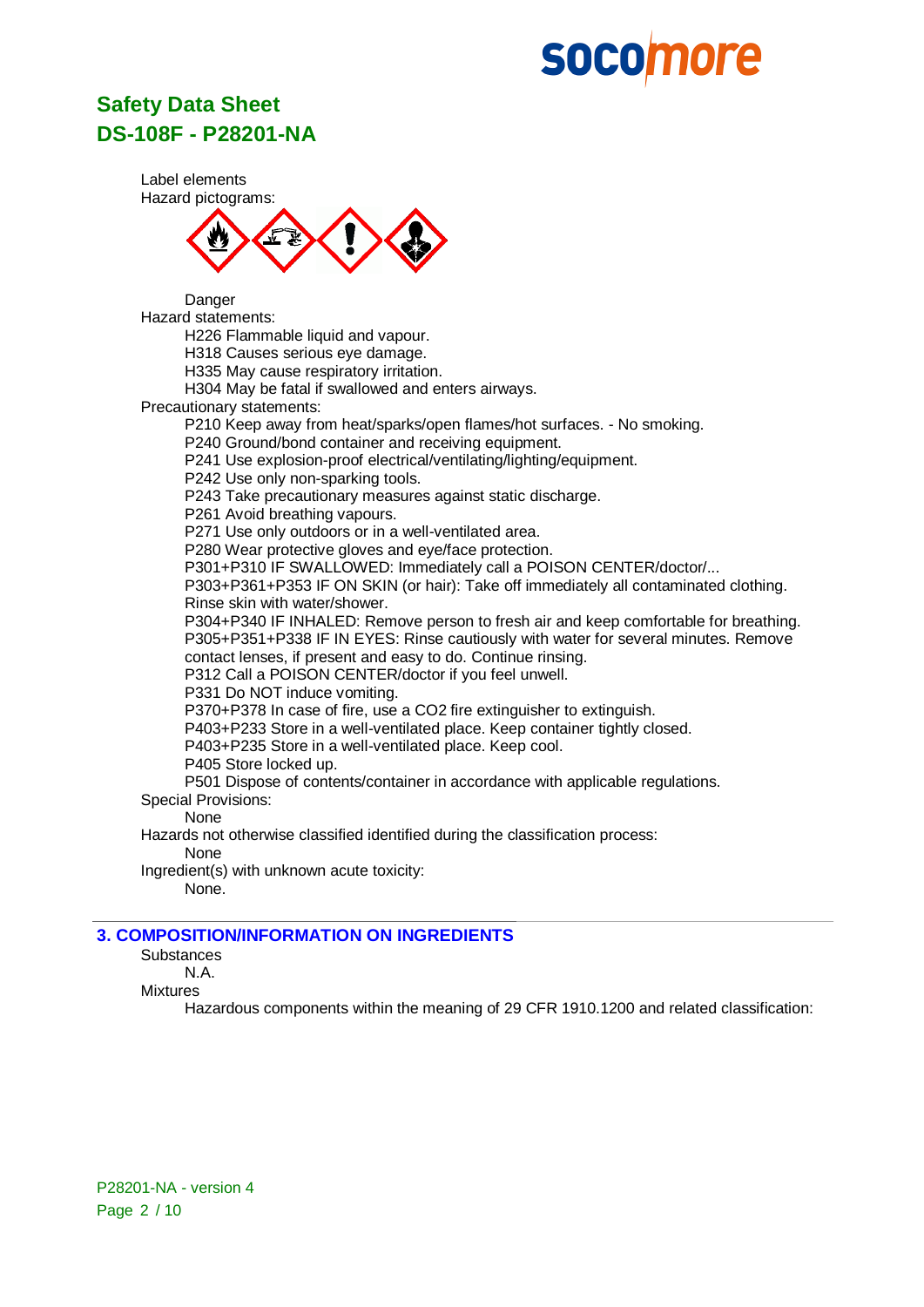## **Safety Data Sheet DS-108F - P28201-NA**

>= 60% - < 70% ethyl lactate; ethyl DL-lactate; Index number: 607-129-00-7, CAS: 97-64-3, EC: 202-598-0

 $\circledast$  B.6/3 Flam. Liq. 3 H226





>= 20% - < 25% Isoparaffinic Hydrocarbon CAS: 64742-48-9 B.6/4 Flam. Liq. 4 H227



A.10/1 Asp. Tox. 1 H304

>= 15% - < 20% 1-PROPOXY-2-PROPANOL

REACH No.: 01-2119474443-37, CAS: 1569-01-3, EC: 216-372-4



 $\bullet$  B.6/3 Flam. Liq. 3 H226



 $\bigotimes$  A.3/2A Eve Irrit. 2A H319

## **4. FIRST-AID MEASURES**

Description of necessary measures

In case of skin contact:

Immediately take off all contaminated clothing.

OBTAIN IMMEDIATE MEDICAL ATTENTION.

Remove contaminated clothing immediately and dispose off safely.

In case of eyes contact:

After contact with the eyes, rinse with water with the eyelids open for a sufficient length of time, then consult an opthalmologist immediately.

Protect uninjured eye.

In case of Ingestion:

Do NOT induce vomiting.

In case of Inhalation:

In case of inhalation, consult a doctor immediately and show him packing or label.

Most important symptoms/effects, acute and delayed

**None** 

Indication of immediate medical attention and special treatment needed

In case of accident or unwellness, seek medical advice immediately (show directions for use or safety data sheet if possible).

Treatment:

No particular treatment.

## **5. FIRE-FIGHTING MEASURES**

Suitable extinguishing media: In case of fire, use a CO2 fire extinguisher to extinguish. Unsuitable extinguishing media: None in particular. Specific hazards arising from the chemical Do not inhale explosion and combustion gases. Burning produces heavy smoke.

P28201-NA - version 4 Page 3 / 10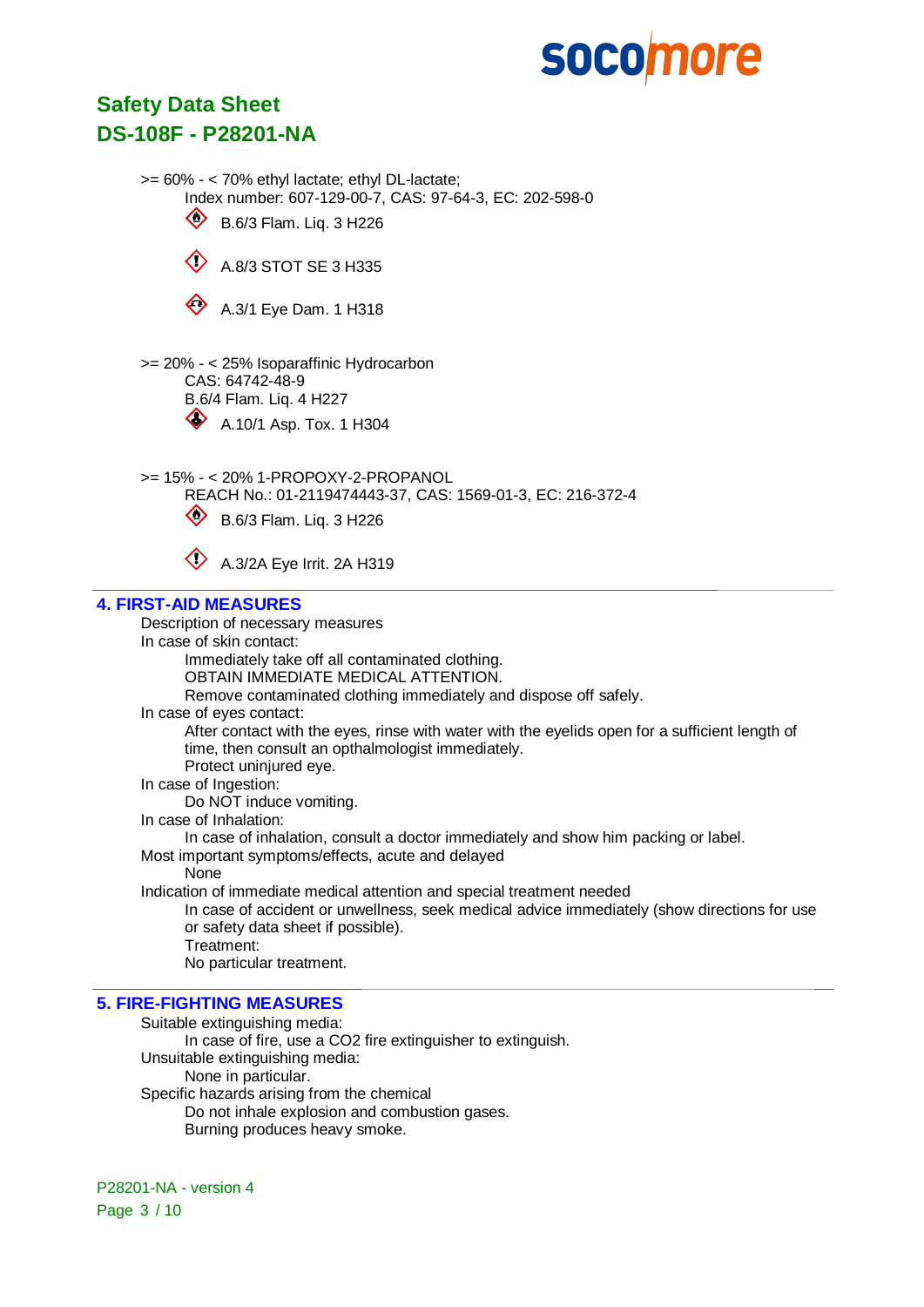# **Safety Data Sheet DS-108F - P28201-NA**

Hazardous combustion products: None Explosive properties: N.A. Oxidizing properties: N.A. Special protective equipment and precautions for fire-fighters Use suitable breathing apparatus . Collect contaminated fire extinguishing water separately. This must not be discharged into drains. Move undamaged containers from immediate hazard area if it can be done safely.

### **6. ACCIDENTAL RELEASE MEASURES**

Personal precautions, protective equipment, and emergency procedures Wear personal protection equipment.

Remove all sources of ignition. Wear breathing apparatus if exposed to vapours/dusts/aerosols. Provide adequate ventilation. Remove persons to safety. Use appropriate respiratory protection. See protective measures under point 7 and 8. Methods and materials for containment and cleaning up

Wash with plenty of water.

## **7. HANDLING AND STORAGE**

Precautions for safe handling

Avoid contact with skin and eyes, inhalation of vapours and mists.

Do not use on extensive surface areas in premises where there are occupants.

Use localized ventilation system.

Don't use empty container before they have been cleaned.

Before making transfer operations, assure that there aren't any incompatible material residuals in the containers.

Contamined clothing should be changed before entering eating areas.

Do not eat or drink while working.

See also section 8 for recommended protective equipment.

Conditions for safe storage, including any incompatibilities

Always keep in a well ventilated place.

Keep away from unguarded flame, sparks, and heat sources. Avoid direct exposure to sunlight.

Avoid accumulating electrostatic charge.

Keep away from food, drink and feed.

Incompatible materials:

None in particular.

Instructions as regards storage premises:

Cool and adequately ventilated.

Safety electric system.

Storage temperature:

Store at ambient temperature.

#### **8. EXPOSURE CONTROLS/PERSONAL PROTECTION**

Control parameters Isoparaffinic Hydrocarbon - CAS: 64742-48-9 - OEL Type: OSHA - TWA: 400 mg/m3, 100 ppm 1-PROPOXY-2-PROPANOL - CAS: 1569-01-3 - OEL Type: ACGIH - TWA: 25 ppm

P28201-NA - version 4 Page 4 / 10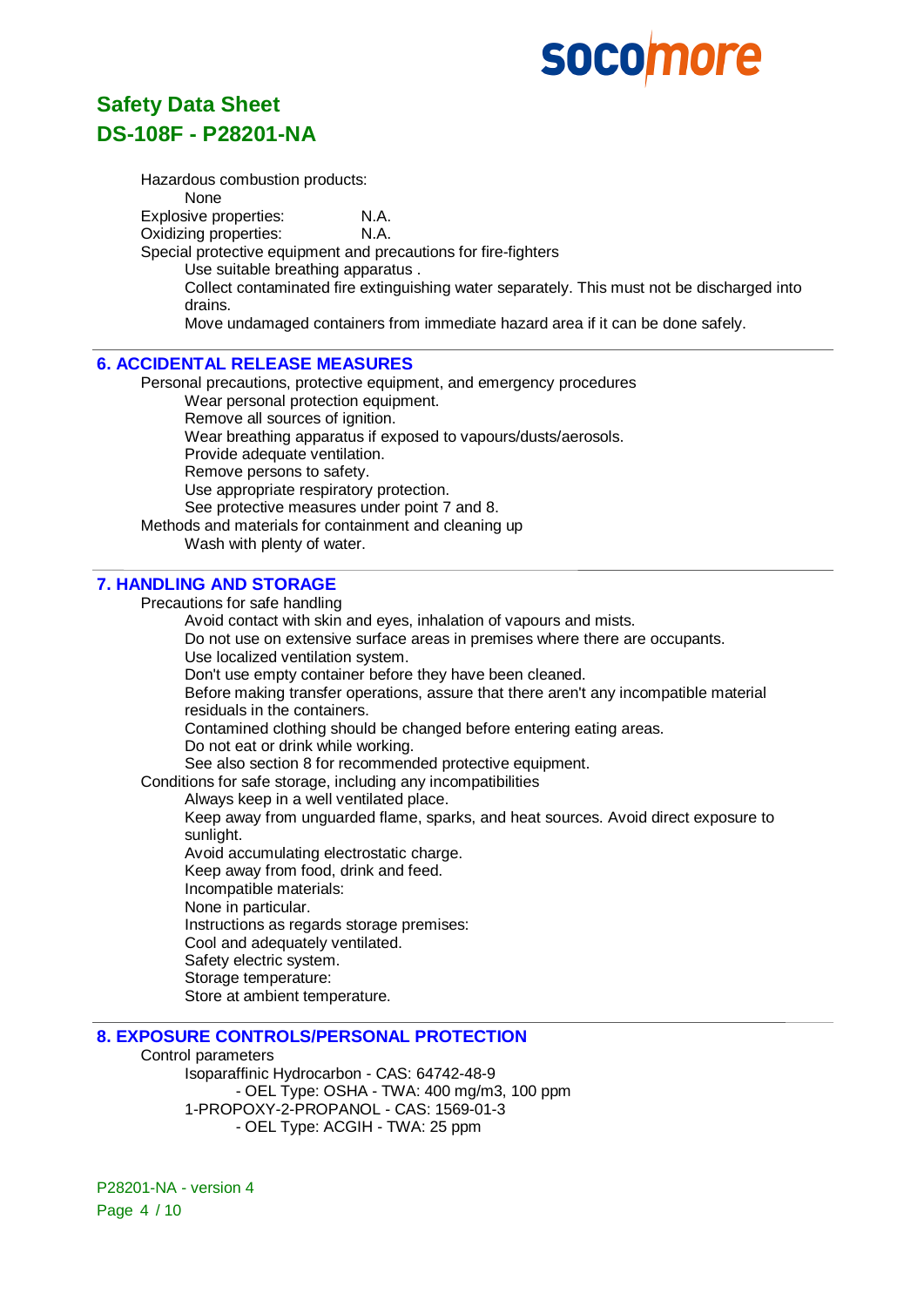## **Safety Data Sheet DS-108F - P28201-NA**

DNEL Exposure Limit Values 1-PROPOXY-2-PROPANOL - CAS: 1569-01-3 Worker Industry: 217 mg/m3 - Consumer: 26 mg/m3 - Exposure: Human Inhalation - Frequency: Long Term, systemic effects Consumer: 2.2 mg/kg bw/day - Exposure: Human Oral - Frequency: Long Term, systemic effects PNEC Exposure Limit Values 1-PROPOXY-2-PROPANOL - CAS: 1569-01-3 Target: Fresh Water - Value: 0.1 mg/l Target: Marine water - Value: 0.01 mg/l Target: Microorganisms in sewage treatments - Value: 4 mg/l Target: Freshwater sediments - Value: 0.386 mg/l - Notes:: mg/kg p.s. Target: Marine water sediments - Value: 0.0386 mg/kg - Notes:: mg/kg p.s. Target: Soil (agricultural) - Value: 0.0185 mg/kg - Notes:: mg/kg p.s. Target: PNEC intermittent - Value: 1 mg/l Appropriate engineering controls: None Individual protection measures Eye protection: Use close fitting safety goggles, don't use eye lens. Protection for skin: Use clothing that provides comprehensive protection to the skin, e.g. cotton, rubber, PVC or viton. Protection for hands: Use protective gloves that provides comprehensive protection, e.g. P.V.C., neoprene or

rubber.

Respiratory protection:

Use respiratory protection where ventilation is insufficient or exposure is prolonged.

Thermal Hazards:

None

## **9. PHYSICAL AND CHEMICAL PROPERTIES**

| <b>Properties</b>         | Value           | Method: | <b>Notes</b> |
|---------------------------|-----------------|---------|--------------|
| Appearance and colour:    | <b>CLEAR</b>    |         |              |
|                           | <b>LIQUID</b>   |         |              |
| Odour:                    | LEMON-LIME      | --      | --           |
| Odour threshold:          | N.A.            | --      | --           |
| pH:                       | Not Relevant    | --      |              |
| Melting point / freezing  | N.A.            | --      |              |
| point:                    |                 |         |              |
| Initial boiling point and | 160<br>191      | --      |              |
| boiling range:            | °C/320<br>196   |         |              |
|                           | 385 °F<br>376   |         |              |
| Flash Point (°F):         | $115^{\circ}$ F | --      |              |
| Flash point (°C):         | $46^{\circ}$ C  | --      | --           |
| Evaporation rate:         | $0.30 - 0.40$   | --      | --           |
| Solid/gas flammability:   | Not Relevant    | $-$     | --           |
| Upper/lower flammability  | 1.5             | --      |              |
| or explosive limits:      |                 |         |              |
| Vapour pressure:          | 1.1 (mm of      | --      | --           |
|                           | Hg)@20 C        |         |              |
| Vapour density:           | 4.9             | --      |              |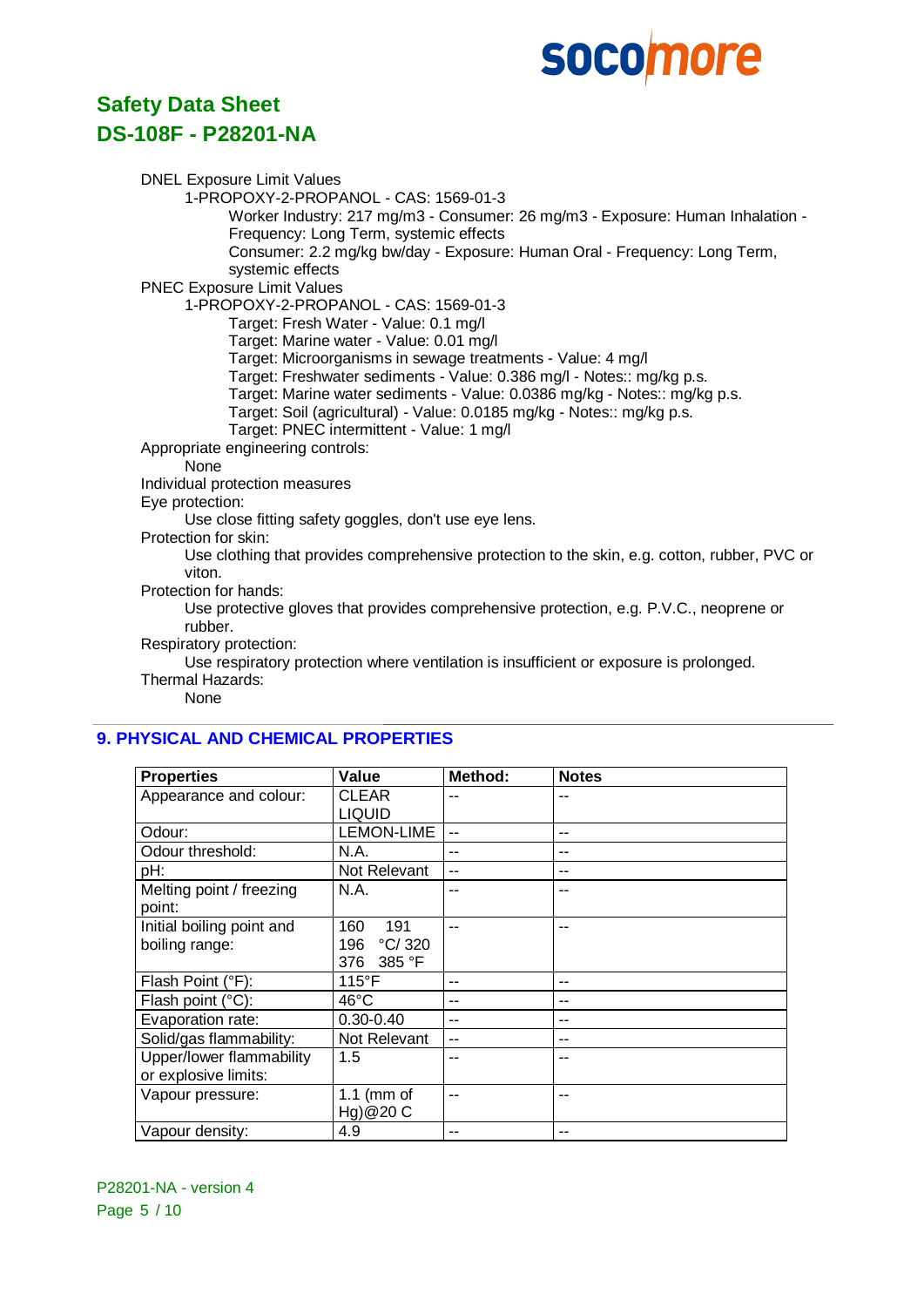

| Relative density:          | 0.95         | --    | -- |
|----------------------------|--------------|-------|----|
| Solubility in water:       | soluble      | --    | -- |
| Solubility in oil:         | N.A.         | --    | -- |
| Partition coefficient      | N.A.         | --    |    |
| (n-octanol/water):         |              |       |    |
| Auto-ignition temperature: | 349°C/660°F  | $- -$ | -- |
| Decomposition              | Not Relevant | --    |    |
| temperature:               |              |       |    |
| Viscosity:                 | Not Relevant | $-$   | -- |
| Explosive properties:      | N.A.         | --    | -- |
| Oxidizing properties:      | N.A.         | --    | -- |

#### 9.2. Other information

| <b>Properties</b>                       | Value        | Method: | <b>Notes</b> |
|-----------------------------------------|--------------|---------|--------------|
| Miscibility:                            | N.A.         | --      | $- -$        |
| <b>Fat Solubility:</b>                  | N.A.         | --      | $- -$        |
| Conductivity:                           | Not Relevant | $-$     | $- -$        |
| Substance Groups<br>relevant properties | N.A.         | --      | --           |

## **10. STABILITY AND REACTIVITY**

**Reactivity** It may generate dangerous reactions (See subsections below) Chemical stability It may generate dangerous reactions (See subsections below) Possibility of hazardous reactions None Conditions to avoid Avoid accumulating electrostatic charge. Incompatible materials Avoid contact with combustible materials. The product could catch fire. Hazardous decomposition products None.

## **11. TOXICOLOGICAL INFORMATION**

Information on toxicological effects

Toxicological information of the product:

#### N.A.

Toxicological information of the main substances found in the product:

1-PROPOXY-2-PROPANOL - CAS: 1569-01-3

a) acute toxicity:

Test: LD50 - Route: Oral - Species: Rat > 2.000 mg/kg Test: LC50 - Route: Inhalation Vapour - Species: Rat = 8.34 mg/l - Duration: 4h

Substance(s) listed on the NTP report on Carcinogens:

None.

Substance(s) listed on the IARC Monographs:

None.

Substance(s) listed as OSHA Carcinogen(s):

None.

Substance(s) listed as NIOSH Carcinogen(s): None.

P28201-NA - version 4

Page 6 / 10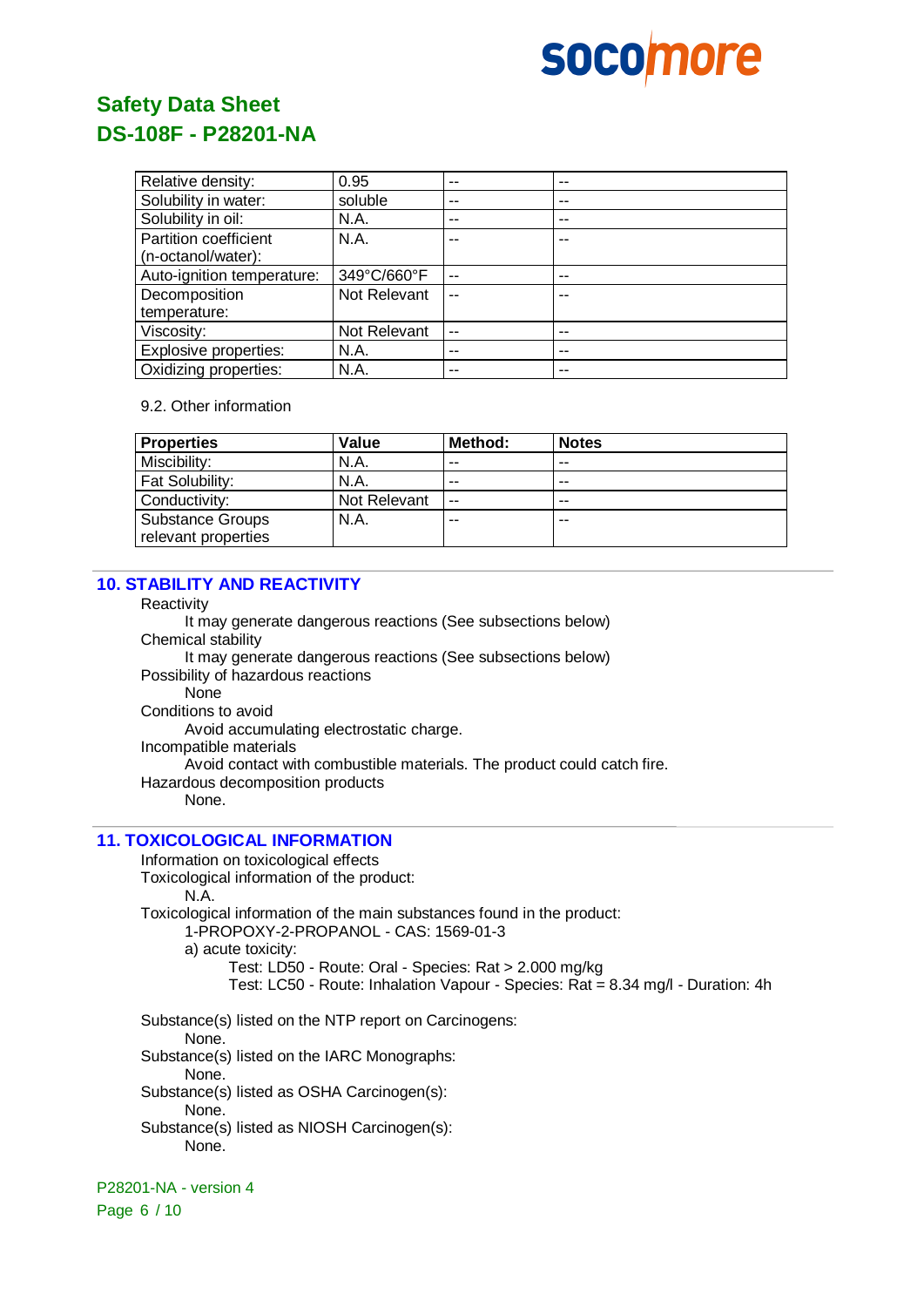

#### **12. ECOLOGICAL INFORMATION**

**Ecotoxicity** Adopt good working practices, so that the product is not released into the environment. 1-PROPOXY-2-PROPANOL - CAS: 1569-01-3 a) Aquatic acute toxicity: Endpoint: LC50 - Species: Fish > 100 mg/l - Duration h: 96 Endpoint: LC50 - Species: Daphnia > 100 mg/l - Duration h: 48 Endpoint: EC50 - Species: Algae = 1.466 mg/l - Duration h: 96 c) Bacteria toxicity: Endpoint: EC50 - Species: bacteria = 3.800 mg/l - Duration h: 16 Persistence and degradability 1-PROPOXY-2-PROPANOL - CAS: 1569-01-3 Biodegradability: Biodegradability rate - Test: OECD 301A - Duration: 28 days - %: 91.5 - Notes: N.A. Bioaccumulative potential 1-PROPOXY-2-PROPANOL - CAS: 1569-01-3 BCF - Test: N.A. <100 - Duration: N.A. - Notes: N.A. Log Pow - Test: N.A. 0.621 - Duration: N.A. - Notes: N.A. Mobility in soil 1-PROPOXY-2-PROPANOL - CAS: 1569-01-3 Log Koc - Test: N.A. 1-1,9 - Duration: N.A. - Notes: N.A. Volality (H: Henry's Law Constant) - Test: N.A. 3,44\*10^-7atm m3/mol - Duration: N.A. - Notes: 25°C Other adverse effects No harmful effects expected.

### **13. DISPOSAL CONSIDERATIONS**

Waste treatment and disposal methods Recover, if possible. Send to authorised disposal plants or for incineration under controlled conditions. In so doing, comply with the local and national regulations currently in force.

#### **14. TRANSPORT INFORMATION**

As defined in the general regulation 49 CFR 173.120(b), this product when shipped as non- bulk can be reclassified as not dangerous.



| UN number               |                                                             |
|-------------------------|-------------------------------------------------------------|
| <b>ADR-UN Number:</b>   | UN1993                                                      |
| DOT number:             | <b>UN1993</b>                                               |
| IATA-UN Number:         | UN1993                                                      |
| <b>IMDG-UN Number:</b>  | UN1993                                                      |
| UN proper shipping name |                                                             |
| ADR-Shipping Name:      | FLAMMABLE LIQUID, N.O.S. (ethyl lactate; ethyl DL-lactate;, |
|                         | 1-Propoxy-2-propanol)                                       |
| DOT-Shipping Name:      | FLAMMABLE LIQUID, N.O.S. (ethyl lactate; ethyl DL-lactate;, |
|                         | 1-Propoxy-2-propanol)                                       |
| IATA-Shipping Name:     | FLAMMABLE LIQUID, N.O.S. (ethyl lactate; ethyl DL-lactate;, |
|                         | 1-Propoxy-2-propanol)                                       |
|                         |                                                             |

P28201-NA - version 4 Page 7 / 10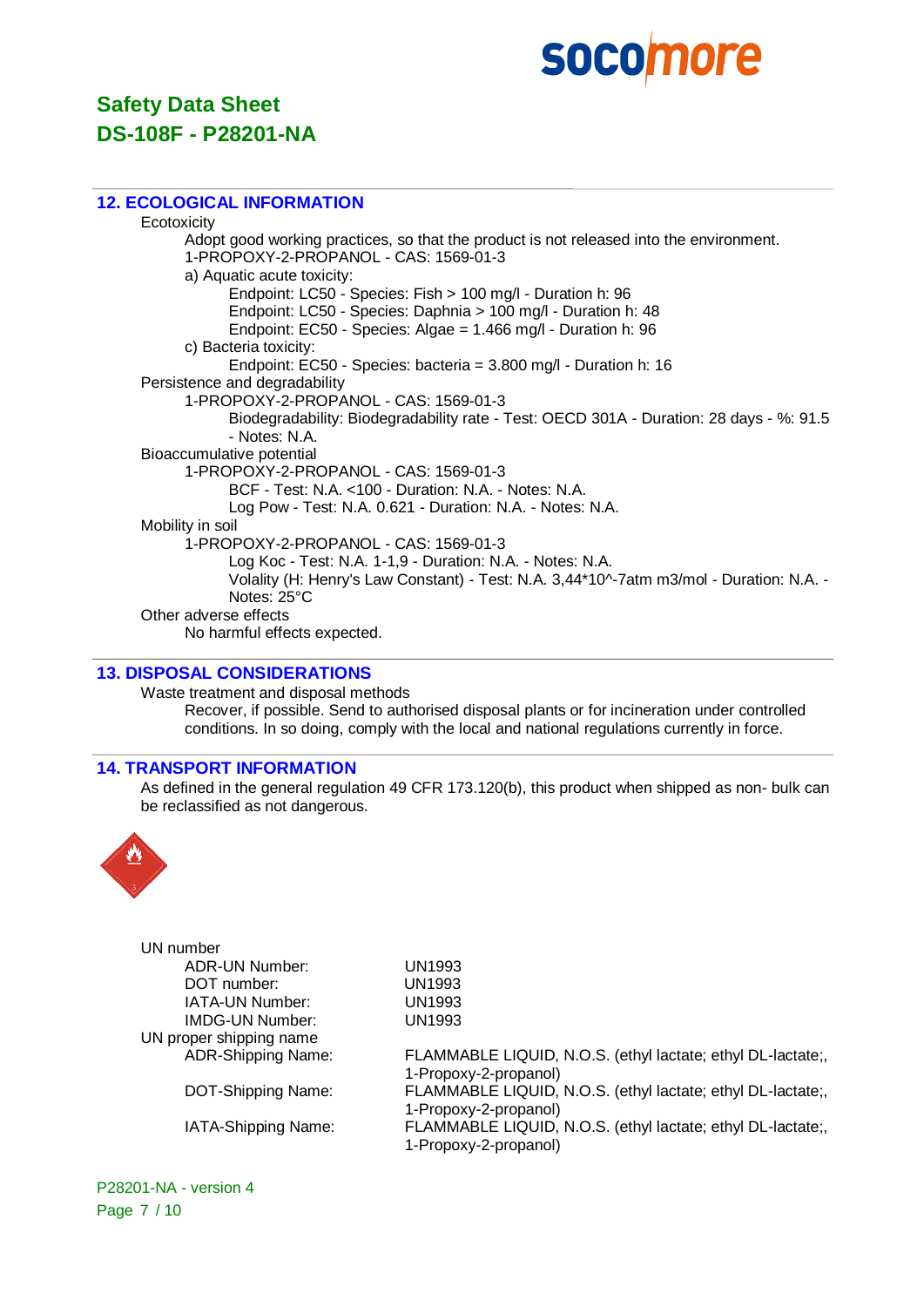

| <b>IMDG-Shipping Name:</b>                              | FLAMMABLE LIQUID, N.O.S. (ethyl lactate; ethyl DL-lactate;,<br>1-Propoxy-2-propanol) |
|---------------------------------------------------------|--------------------------------------------------------------------------------------|
| Transport hazard class(es)                              |                                                                                      |
| ADR-Class:                                              | $\ensuremath{\mathsf{3}}$                                                            |
| <b>DOT Hazard Class:</b>                                | 3                                                                                    |
| IATA-Class:                                             | 3                                                                                    |
| IATA-Label:                                             | 3                                                                                    |
| IMDG-Class:                                             | 3                                                                                    |
| Packing group                                           |                                                                                      |
| <b>ADR-Packing Group:</b>                               | Ш                                                                                    |
| DOT Packing group:                                      | Ш                                                                                    |
| IATA-Packing group:                                     | Ш                                                                                    |
| IMDG-Packing group:                                     | Ш                                                                                    |
| Environmental hazards                                   |                                                                                      |
| <b>ADR-Enviromental Pollutant:</b>                      | No                                                                                   |
| IMDG-Marine pollutant:                                  | <b>No</b>                                                                            |
|                                                         | Transport in bulk (according to Annex II of MARPOL 73/78 and the IBC Code)           |
| N.A.                                                    |                                                                                      |
| Special precautions                                     |                                                                                      |
| <b>DOT Special provisions:</b>                          | B1, B52, IB3, T4, TP1, TP29                                                          |
| <b>DOT Labels:</b>                                      | 3                                                                                    |
| ADR-Subsidiary risks:                                   |                                                                                      |
| ADR-S.P.:                                               | B1, B52, IB3, T4, TP1, TP29                                                          |
| ADR-Transport category (Tunnel restriction code): (D/E) |                                                                                      |
| IATA-Passenger Aircraft:                                | 355                                                                                  |
| IATA-Subsidiary risks:                                  |                                                                                      |
| IATA-Cargo Aircraft:                                    | 366                                                                                  |
| IATA-S.P.:                                              | A3                                                                                   |
| IATA-ERG:                                               | 3L                                                                                   |
| IMDG-EmS:                                               | $F-E$<br>$S-E$                                                                       |
| IMDG-Subsidiary risks:                                  |                                                                                      |
| IMDG-Stowage and handling:                              | Category A                                                                           |
| IMDG-Segregation:                                       |                                                                                      |
| Q.L.: 5L                                                |                                                                                      |
| Q.E.:E1                                                 |                                                                                      |
|                                                         |                                                                                      |

### **15. REGULATORY INFORMATION**

USA - Federal regulations TSCA - Toxic Substances Control Act TSCA inventory: all the components are listed on the TSCA inventory. TSCA listed substances: ethyl lactate; ethyl DL-lactate; is listed in TSCA Section 8b Isoparaffinic Hydrocarbon is listed in TSCA Section 8b 1-PROPOXY-2-PROPANOL is listed in TSCA Section 8b. SARA - Superfund Amendments and Reauthorization Act Section 302 - Extremely Hazardous Substances: no substances listed. Section 304 - Hazardous substances: no substances listed. Section 313 - Toxic chemical list: no substances listed. CERCLA - Comprehensive Environmental Response, Compensation, and Liability Act No substances listed. CAA - Clean Air Act CAA listed substances: None.

P28201-NA - version 4 Page 8 / 10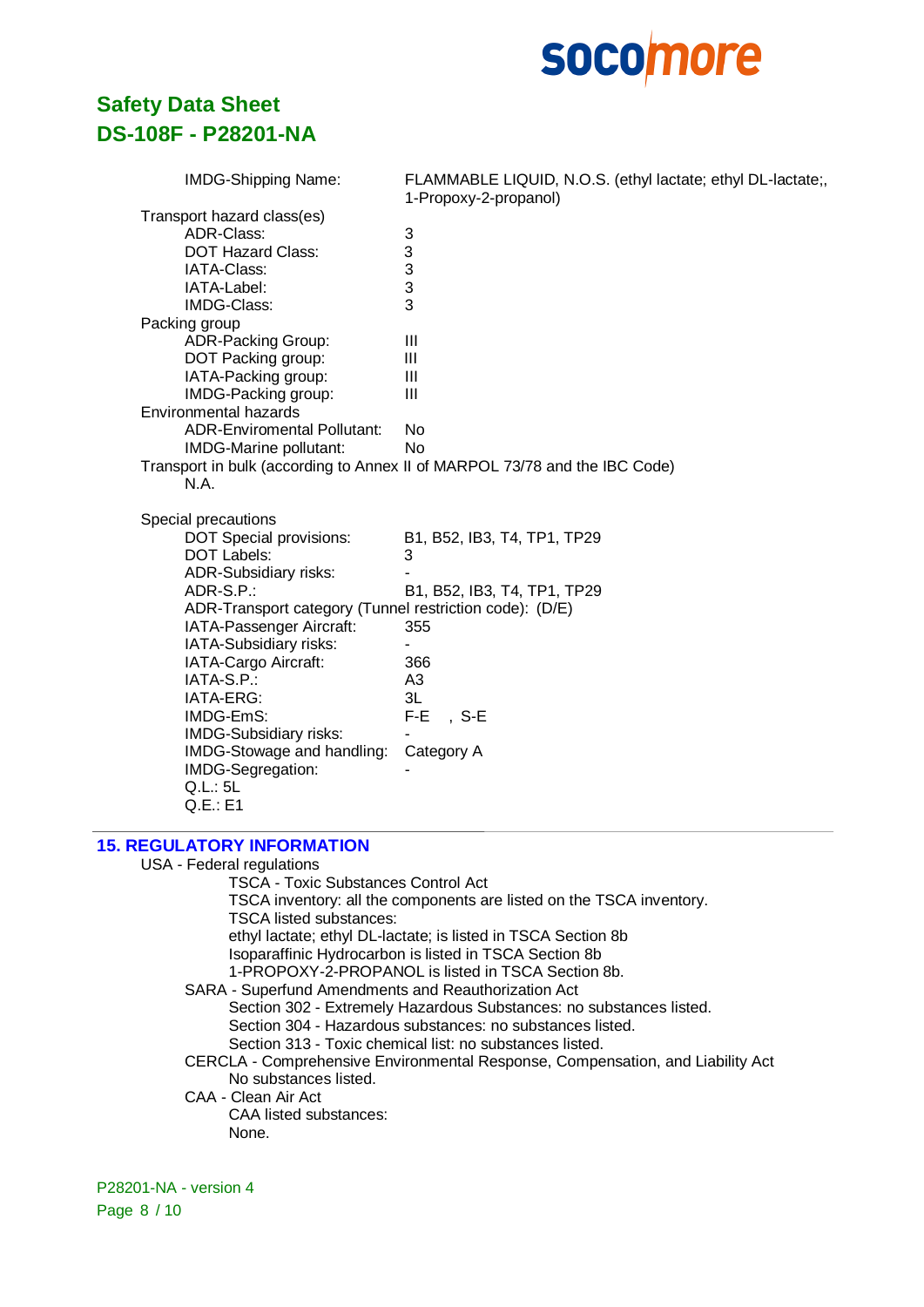# **Safety Data Sheet DS-108F - P28201-NA**

#### CWA - Clean Water Act CWA listed substances: None.

USA - State specific regulations

California Proposition 65 Substance(s) listed under California Proposition 65:

None.

Massachusetts Right to know

Substance(s) listed under Massachusetts Right to know:

ethyl lactate; ethyl DL-lactate;.

New Jersey Right to know

Substance(s) listed under New Jersey Right to know:

ethyl lactate; ethyl DL-lactate;.

Pennsylvania Right to know

Substance(s) listed under Pennsylvania Right to know:

ethyl lactate; ethyl DL-lactate;.

The following substance(s) in this product has/have an identification by CAS number either in countries not affected by the REACH regulation or in regulations not yet updated to reflect the new naming convention for hydrocarbon solvents:

## **16. OTHER INFORMATION**

Full text of phrases referred to in Section 3:

H226 Flammable liquid and vapour.

H335 May cause respiratory irritation.

H318 Causes serious eye damage.

H227 Combustible liquid.

H304 May be fatal if swallowed and enters airways.

H319 Causes serious eye irritation.

Safety Data Sheet dated 8/27/2018, version 4 Disclaimer:

The information contained herein is based on our state of knowledge at the above-specified date. It refers solely to the product indicated and constitutes no guarantee of particular quality. The information relates only to the specific material and may not be valid for such material used in combination with any other material or in any process.

This Safety Data Sheet cancels and replaces any preceding release.

| ADR:      | European Agreement concerning the International Carriage of               |
|-----------|---------------------------------------------------------------------------|
|           | Dangerous Goods by Road.                                                  |
| CAS:      | Chemical Abstracts Service (division of the American Chemical             |
|           | Society).                                                                 |
| CLP:      | Classification, Labeling, Packaging.                                      |
| DNEL:     | Derived No Effect Level.                                                  |
| EINECS:   | European Inventory of Existing Commercial Chemical Substances.            |
| GHS:      | Globally Harmonized System of Classification and Labeling of              |
|           | Chemicals.                                                                |
| HMIS:     | Hazardous Materials Identification System                                 |
| IARC:     | International Agency for Research on Cancer                               |
| IATA:     | International Air Transport Association.                                  |
| IATA-DGR: | Dangerous Goods Regulation by the "International Air Transport"           |
|           | Association" (IATA).                                                      |
| ICAO:     | International Civil Aviation Organization.                                |
| ICAO-TI:  | Technical Instructions by the "International Civil Aviation Organization" |